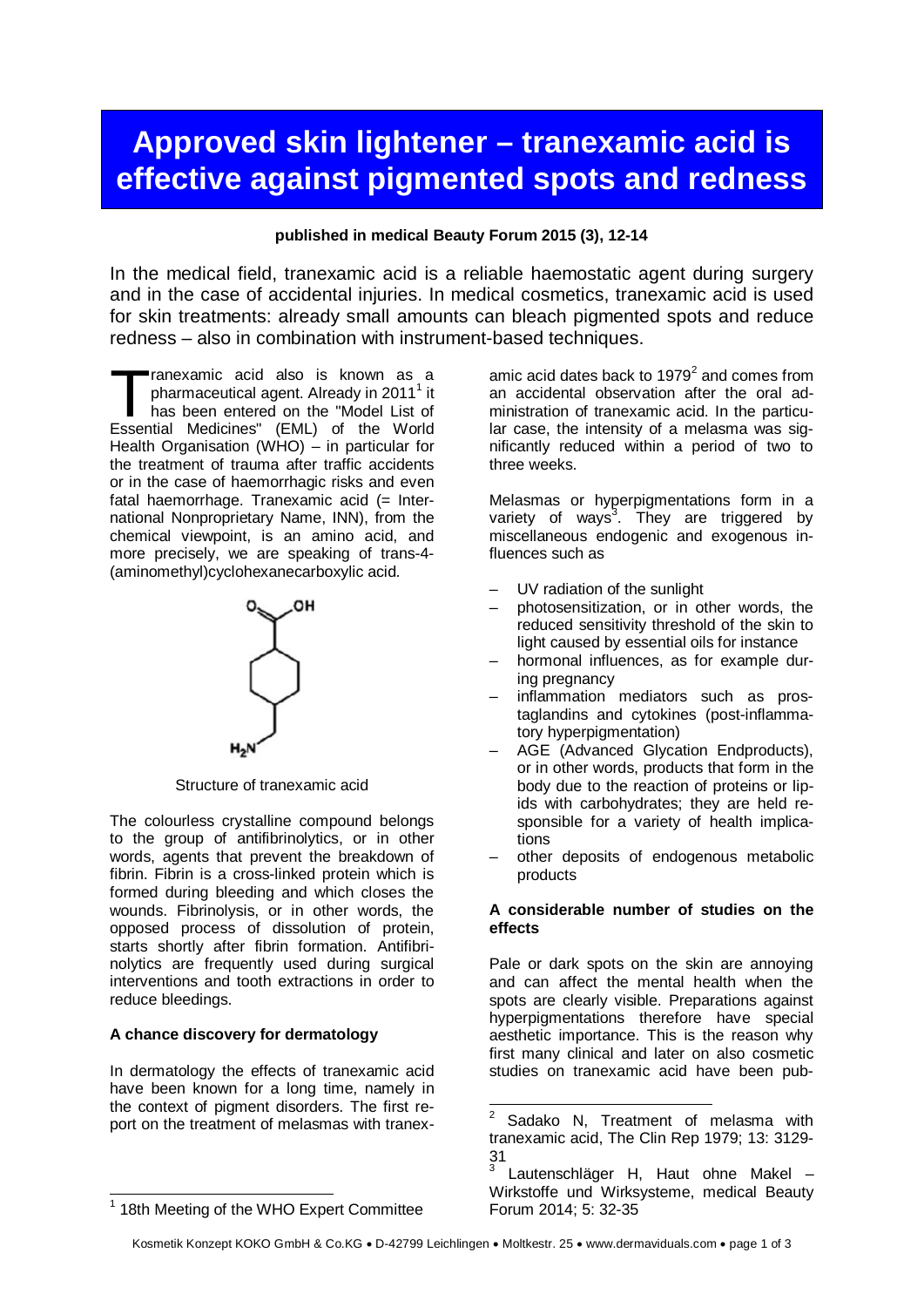lished after its effects had been observed for the first time $^4$ .

The studies have shown the following results: tranexamic acid is effective after oral administration and after topical application. A variety of biochemical mechanisms have been discussed, among them the inhibition of tyrosinase and the preceding processes such as the reduction of free arachidonic acid and prostaglandin  $E_2$ . Main field of application of tranexamic acid however is the prevention. Tranexamic acid already is effective in low dosage; high dosage will not improve the effects but rather cause irritations.

# **Solo in creams and sera...**

In cosmetics, the water-soluble acid is used in commercial creams and liposomal sera in a dosage of 2% at the maximum. The first liposomal formulation was developed in 2002.<sup>5</sup> The native phosphatidylcholine in liposomal sera improves the penetration. Other techniques to enhance the efficacy such as for instance the iontophoresis have not proved successful. There have been reports on intradermal microinjections.<sup>6</sup> Therefore it can be assumed that tranexamic acid can be successfully used in the context of dermal needling.

#### **...and in combination with instrumentbased techniques**

The combination of fruit acid peelings, microdermabrasion, IPL and laser treatments with liposomal tranexamic acid preparations is widely spread in South East Asia and meanwhile also applied in Europe. Occasionally, additional tyrosinase inhibitors such as ascorbyl phosphate (vitamin C), herbal extracts and kojic acid, and in the medical context also hydroquinone (banned in the European Cosmetic Directive) are topically applied in order to remove existing hyperpigmentations or prevent the new formation. A simultaneous administration of vitamin C and E will not intensify the

6 Lee JH, Park JG, Lim SH, Kim JY, Ahn KY, Kim MY, Park YM, Localized intradermal microinjection of tranexamic acid for treatment of melasma in Asian patients: a preliminary clinical trial. Dermatol Surg. 2006 May ;32 (5):626-31

effects though. In the nineties, Shiseido, the Japanese cosmetic manufacturer, had applied for patents for tranexamic acid derivatives, among others esters of antioxidative polyphenols such as hydroquinone which altogether did not prevail and subsequently were withdrawn.

Among the numerous adjuvants used to optimize the depigmentation with tranexamic acid, niacinamide (vitamin  $B_3$  alias nicotinic acid amide) should be mentioned particularly. $7$  Niacinamide is not a tyrosinase inhibitor though but rather interferes with the melanosomes transport. The AGE inhibition of niacinamide is being discussed.

Besides the bleaching effect, tranexamic acid also reduces the translucent reddish colour of the superficial blood vessels. The result is an even complexion. Reduced redness also meets the desire of Asian women for a perfectly white skin tone.

#### **Effective skin care adjuvant in the case of rosacea and acne**

Tranexamic acid and niacinamide also complement each other in another indication, i.e. the skin care of the rosacea prone skin. While in this particular case tranexamic acid reduces the redness, vitamin  $B_3$  has anti-inflammatory effects, which, by the way, also is observed in the case of acne.<sup>8</sup> The combination of tranexamic acid with azelaic acid and boswellic acids offers a very effective treatment option, since azelaic acid as alpha-reductase inhibitor controls the anaerobic bacterial flora (propionibacterium acnes and staphylococcus epidermidis) which is typical for acne and rosacea, and boswellic acids reduce the increased activity of the natural proteases.

Orally administered tranexamic acid that entered the circulatory system via gastro-intestinal tract is renal excreted within a few hours. The safety report required by the European Cosmetic Directive does not mention any health risks in the context of topically applied tranexamic acid for cosmetic purposes. Irrita-

<sup>&</sup>lt;sup>4</sup> Tsz Wah Tse et al., Tranexamic acid: an important adjuvant in the treatment of melasma (Review Article), Journal of Cosmetic Dermatology 2013; 12: 57-66

<sup>5</sup> Manosroi A, Podjanasoonthon K, Manosroi J, Development of novel topical tranexamic acid liposome formulations, International Journal of Pharmaceutics 2002; 235: 61-70

 $7$  Lee do H, Oh IY, Koo KT, Suk JM, Jung SW, Park JO, Kim BJ, Choi YM, Reduction in facial hyperpigmentation after treatment with a combination of topical niacinamide and tranexamic acid: a randomized, double-blind, vehicle-controlled trial, Skin Res Technol. 2014;20(2):208-12

<sup>8</sup> Shalita AR, Smith JG, Parish LC, Sofman MS, Chalker DK, Topical nicotinamide compared with clindamycin gel in the treatment of anti-inflammatory acne vulgaris, International Journal of Dermatology 1995; 34 (6): 434-437